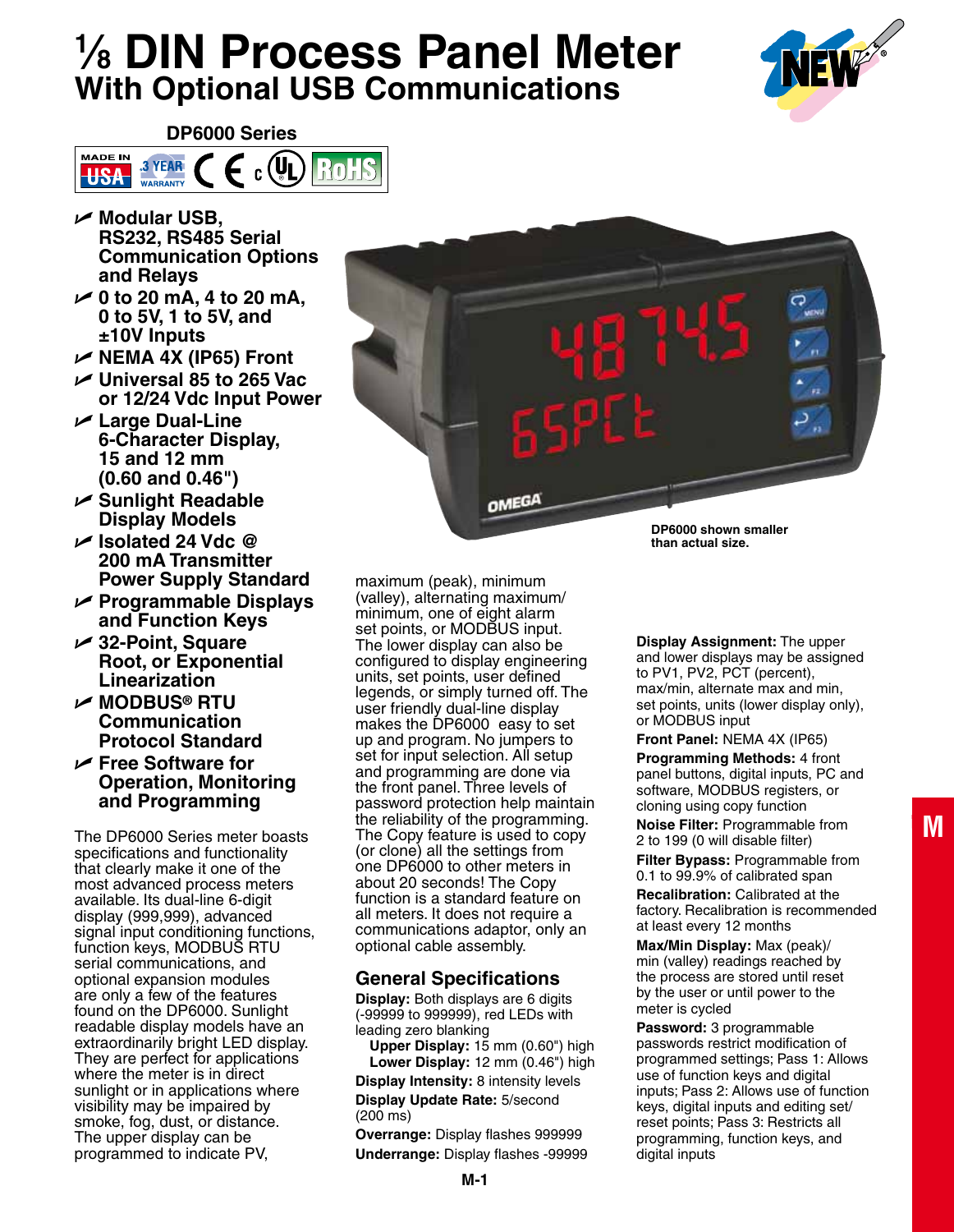#### **Non-Volatile Memory:** All

programmed settings are stored in non-volatile memory for a minimum of ten years if power is lost

**Power Options:** 85 to 265 Vac 50/60 Hz, 90 to 265 Vdc, 20 W max, or jumper selectable 12/24 Vdc ±10%, 15 W max

**Fuse (External, Required):** UL recognized, 5 A max, slow blow; up to 6 meters may share one 5 A fuse

**Isolated Transmitter Power Supply:** 24 Vdc ±5% @ 200 mA max (standard), (12/24 Vdc powered models rated @ 100 mA max); 5 or 10 Vdc @ 50 mA max, selectable with

internal jumper J4 **Normal Mode Rejection:** Greater than 60 dB at 50/60 Hz

**Isolation:** 4 kV input/output-to-power line; 500 V input-to-output or output-to-P+ supply

**Overvoltage Category:** Installation overvoltage category II; local level with smaller transient overvoltages than installation overvoltage category III

**Operating Temperature Range:** -40 to 65°C (-40 to 149°F)

**Storage Temperature Range:** -40 to 85°C (-40 to 185°F)

**Relative Humidity:** 0 to 90% non-condensing

**Connections:** Removable screw terminal blocks accept 12 to 22 AWG wire, RJ45 for external relays, digital I/O, and serial communication adaptors

**Enclosure:** 1/8 DIN, high impact plastic, UL 94V-0, color: black

**Mounting:** <sup>1</sup> ⁄8 DIN panel cutout required: 92 x 45 mm (3.622 x 1.772"); two panel mounting bracket assemblies are provided

**Tightening Torque:** Screw terminal connectors: 5 lb-in (0.56 Nm)

**Overall Dimensions:** 119 W x 62 H x 143 mm D (4.68 x 2.45 x 5.64") **Weight:** 269 g (9.5 oz)

# **Process Input**

**Input:** Field selectable: 0 to 20 mA, 4 to 20 mA, ±10 Vdc (0 to 5, 1 to 5, 0 to 10V), MODBUS PV (slave)

**Accuracy:** ±0.03% of calibrated span ±1 count, square root and programmable exponent accuracy range: 10 to 100% of calibrated span

**Temperature Drift:** 0.005% of calibrated span/°C max from 0 to 65°C ambient, 0.01% of calibrated span/°C max from -40 to 0°C ambient

**Signal Input Conditioning Function:** Linear, square root, programmable exponent, or round horizontal tank volume calculation

### **Multi-Point Linearization:**

2 to 32 points for PV or PV1; 2 to 8 points for PV2 (dual-scale level feature)

**Programmable Exponent:** 1.0001 to 2.9999

**Low-Flow Cutoff:** 0 to 999999 (0 disables cutoff function)

**Decimal Point:** Up to 5 decimal places or none: d.ddddd, dd.dddd, ddd.ddd, dddd.dd, ddddd.d, or dddddd

#### **Calibration Range:**

**4 to 20 mA:** Minimum span; input 1 and Input 2: 0.15 mA **±10 V:** Minimum span; input 1 and 2: 0.10 V

An Error message will appear if input 1 and input 2 signals are too close together

#### **Input Impedance:**

**Voltage Ranges:** Greater than 1 MΩ

**Current Ranges:** 50 to 100 Ω (depending on resettable fuse impedance)

**Input Overload:** Current input protected by resettable fuse, 30 Vdc max; fuse resets automatically after fault is removed

# **Relays**

**Rating:** 2 or 4 SPDT (Form C) internal and/or 4 SPST (Form A) external; rated 3 A @ 30 Vdc and 125/250 Vac resistive load;  $1/14$  HP ( $\approx$  50 W) @ 125/250 Vac for inductive loads such as contactors, solenoids, etc.

**Noise Suppression:** Recommended for each relay contact switching inductive loads

**Deadband:** 0 to 100% of span, user programmable

**High or Low Alarm:** User may program any alarm for high or low trip point; unused alarm LEDs and relays may be disabled (turned off)

**Relay Operation:** Automatic (nonlatching), latching (requires manual acknowledge), sampling (based on time), pump alternation control (2 to 8 relays), off (disable unused relays and enable interlock feature, manual on/off control mode)

**Time Delay:** 0 to 999.9 seconds, on and off relay time delays; programmable and independent for each relay

**Fail-Safe Operation:** Programmable and independent for each relay

*Note: Relay coil is energized in non-alarm condition. In case of power failure, relay will go to alarm state.*

**Auto Initialization:** When power is applied to the meter, relays will reflect the state of the input to the meter

# **Serial Communications**

**Protocol: MODBUS RTU Meter Address/Slave ID:** 1 - 247

## **Baud Rate:** 300 to 19,200 bps **Transmit Time Delay:** Programmable

between 0 and 199 ms

**Data:** 8 bit (1 start bit, 1 or 2 stop bits) **Parity:** Even, odd, or none with 1 or 2 stop bits

**Byte-to-Byte Timeout:**

0.01 to 2.54 seconds **Turn Around Delay:** Less than 2 ms (fixed)

# **Isolated 4 to 20 mA Transmitter Output**

**Output Source:** Process variable (PV), max, min, set points 1 through 8, manual control setting, or MODBUS input

**Scaling Range:** 1.000 to 23.000 mA for any display range

**Factory Calibration:** 4.000 to  $20.000 = 4$  to 20 mA output

**Analog Output Programming:** 23.000 mA maximum for all parameters: overrange, underrange, max, min, and break

**Accuracy:**  $\pm$  0.1% of span  $\pm$  0.004 mA

**Temperature Drift:** 0.4 μA/°C maximum from 0 to 65°C ambient, 0.8 μA/°C maximum from -40 to 0°C ambient

*Note: Analog output drift is separate from input drift.*

**Isolated Transmitter Power Supply:** Terminals I+ & R: 24 Vdc  $\pm$  5%  $\omega$ 40 mA maximum, may be used to power the 4 to 20 mA output or other devices

**External Loop Power Supply:** 35 Vdc maximum

## **Output Loop Resistance:**

**24 Vdc Power Supply:** 10 Ω minimum, 700 Ω maximum **35 Vdc (External) Power Supply:** 100 Ω minimum, 1200 Ω maximum

## **Digital I/O Expansion Module**

**Channels:** 4 digital inputs and 4 digital outputs per module **System:** Up to 2 modules for a total of 8 inputs and 8 outputs

**Digital Input Logic:**

**High:** 3 to 5 Vdc **Low:** 0 to 1.25 Vdc

**Digital Output Logic: High:** 3.1 to 3.3 Vdc **Low:** 0 to 0.4 Vdc

**Source Current:** 10 mA maximum

**Sink Current:** 1.5 mA minimum

**+5 V Terminal:** To be used as pull-up for digital inputs only

# **4-Relay Expansion Module**

**Relays:** 4 Form A (SPST) rated 3 A @ 30 Vdc and 125/250 Vac resistive load; 1/14 HP (≈ 50 W) @ 125/250 Vac for inductive loads